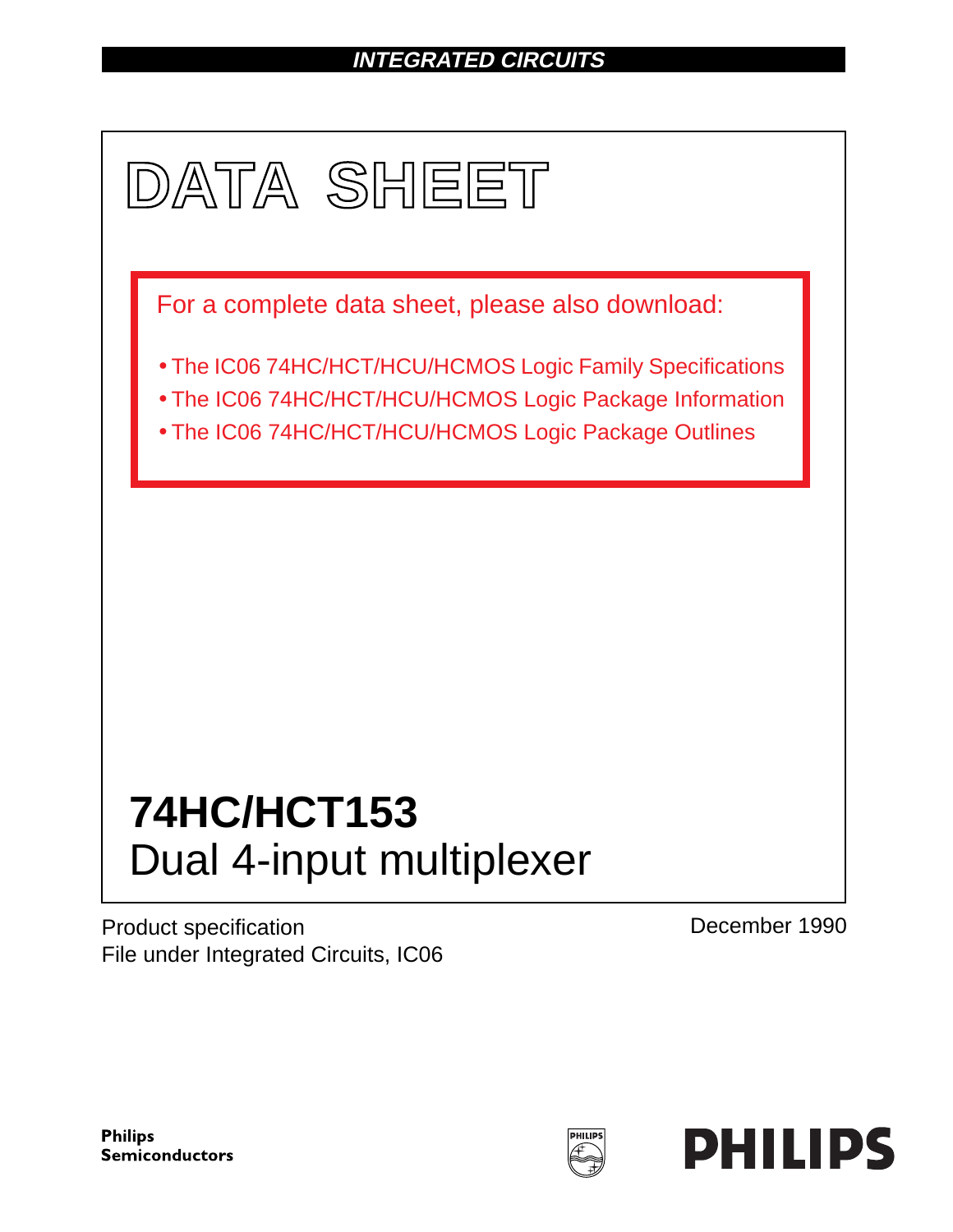### **FEATURES**

- Non-inverting output
- Separate enable for each output
- Common select inputs
- See '253" for 3-state version
- Permits multiplexing from n lines to 1 line
- Enable line provided for cascading (n lines to 1 line)
- Output capability: standard
- $\bullet$  I<sub>CC</sub> category: MSI

### **GENERAL DESCRIPTION**

The 74HC/HCT153 are high-speed Si-gate CMOS devices and are pin compatible with low power Schottky TTL (LSTTL). They are specified in compliance with JEDEC standard no. 7A.

## **QUICK REFERENCE DATA**

GND = 0 V;  $T_{amb}$  = 25 °C;  $t_r = t_f = 6$  ns

The 74HC/HCT153 have two identical 4-input multiplexers which select two bits of data from up to four sources selected by common data select inputs  $(S_0, S_1)$ . The two 4-input multiplexer circuits have individual active LOW output enable inputs (1E, 2E) which can be used to strobe the outputs independently. The outputs (1Y, 2Y) are forced LOW when the corresponding output enable inputs are HIGH.

The "153" is the logic implementation of a 2-pole, 4-position switch, where the position of the switch is determined by the logic levels applied to  $S_0$  and  $S_1$ .

The logic equations for the outputs are:

$$
1Y = 1\overline{E}.(11_0.\overline{S}_1.\overline{S}_0+11_1.\overline{S}_1.S_0++11_2.S_1.\overline{S}_0+11_3.S_1.S_0)2Y = 2\overline{E}.(21_0.\overline{S}_1.\overline{S}_0+21_1.\overline{S}_1.S_0++21_2.S_1.\overline{S}_0+21_3.S_1.S_0)
$$

The "153" can be used to move data to a common output bus from a group of registers. The state of the select inputs would determine the particular register from which the data came. An alternative application is a function generator. The device can generate two functions or three variables. This is useful for implementing highly irregular random logic.

The "153" is similar to the "253" but has standard outputs.

| <b>SYMBOL</b>                       | <b>PARAMETER</b>                                              |                               | <b>TYPICAL</b> | <b>UNIT</b> |    |  |
|-------------------------------------|---------------------------------------------------------------|-------------------------------|----------------|-------------|----|--|
|                                     |                                                               | <b>CONDITIONS</b>             | НC             | <b>HCT</b>  |    |  |
| t <sub>PHL</sub> / t <sub>PLH</sub> | propagation delay                                             | $C_L$ = 15 pF; $V_{CC}$ = 5 V |                |             |    |  |
|                                     | $1I_n$ , $2I_n$ to nY                                         |                               | 14             | 16          | ns |  |
|                                     | $S_n$ to nY                                                   |                               | 15             | 17          | ns |  |
|                                     | $n\overline{E}$ to nY                                         |                               | 10             | 11          | ns |  |
| C <sub>1</sub>                      | input capacitance                                             |                               | 3.5            | 3.5         | рF |  |
| $C_{PD}$                            | power dissipation capacitance per multiplexer   notes 1 and 2 |                               | 30             | 30          | рF |  |

### **Notes**

1. C<sub>PD</sub> is used to determine the dynamic power dissipation ( $P_D$  in  $\mu W$ ):

 $P_D = C_{PD} \times V_{CC}^2 \times f_i + \sum (C_L \times V_{CC}^2 \times f_o)$  where:

 $f_i$  = input frequency in MHz

 $f<sub>o</sub>$  = output frequency in MHz

 $C_1$  = output load capacitance in pF

 $V_{CC}$  = supply voltage in V

 $\sum$  (C<sub>L</sub> × V<sub>CC</sub><sup>2</sup> × f<sub>o</sub>) = sum of outputs

2. For HC the condition is  $V_1$  = GND to  $V_{CC}$ For HCT the condition is  $V_1$  = GND to  $V_{CC}$  – 1.5 V

### **ORDERING INFORMATION**

See "74HC/HCT/HCU/HCMOS Logic Package Information".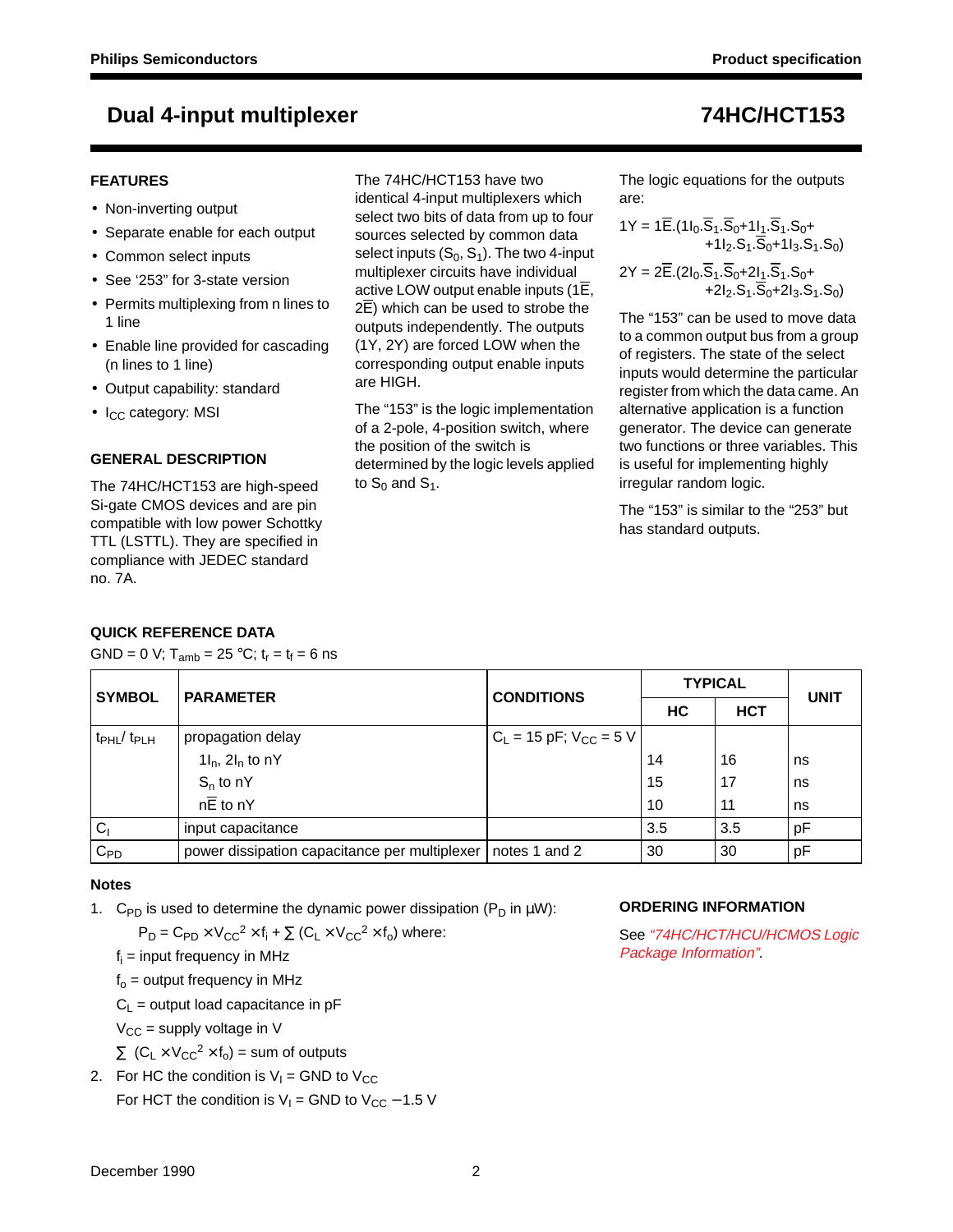## **PIN DESCRIPTION**

| PIN NO.        | <b>SYMBOL</b>                     | <b>NAME AND FUNCTION</b>          |
|----------------|-----------------------------------|-----------------------------------|
| 1, 15          | $1\overline{E}$ , $2\overline{E}$ | output enable inputs (active LOW) |
| 14, 2          | $S_0, S_1$                        | common data select inputs         |
| 6, 5, 4, 3     | $1I_0$ to $1I_3$                  | data inputs from source 1         |
|                | 1Y                                | multiplexer output from source 1  |
| 8              | <b>GND</b>                        | ground $(0 V)$                    |
| 9              | 2Y                                | multiplexer output from source 2  |
| 10, 11, 12, 13 | $2I_0$ to $2I_3$                  | data inputs from source 2         |
| 16             | $V_{\rm CC}$                      | positive supply voltage           |



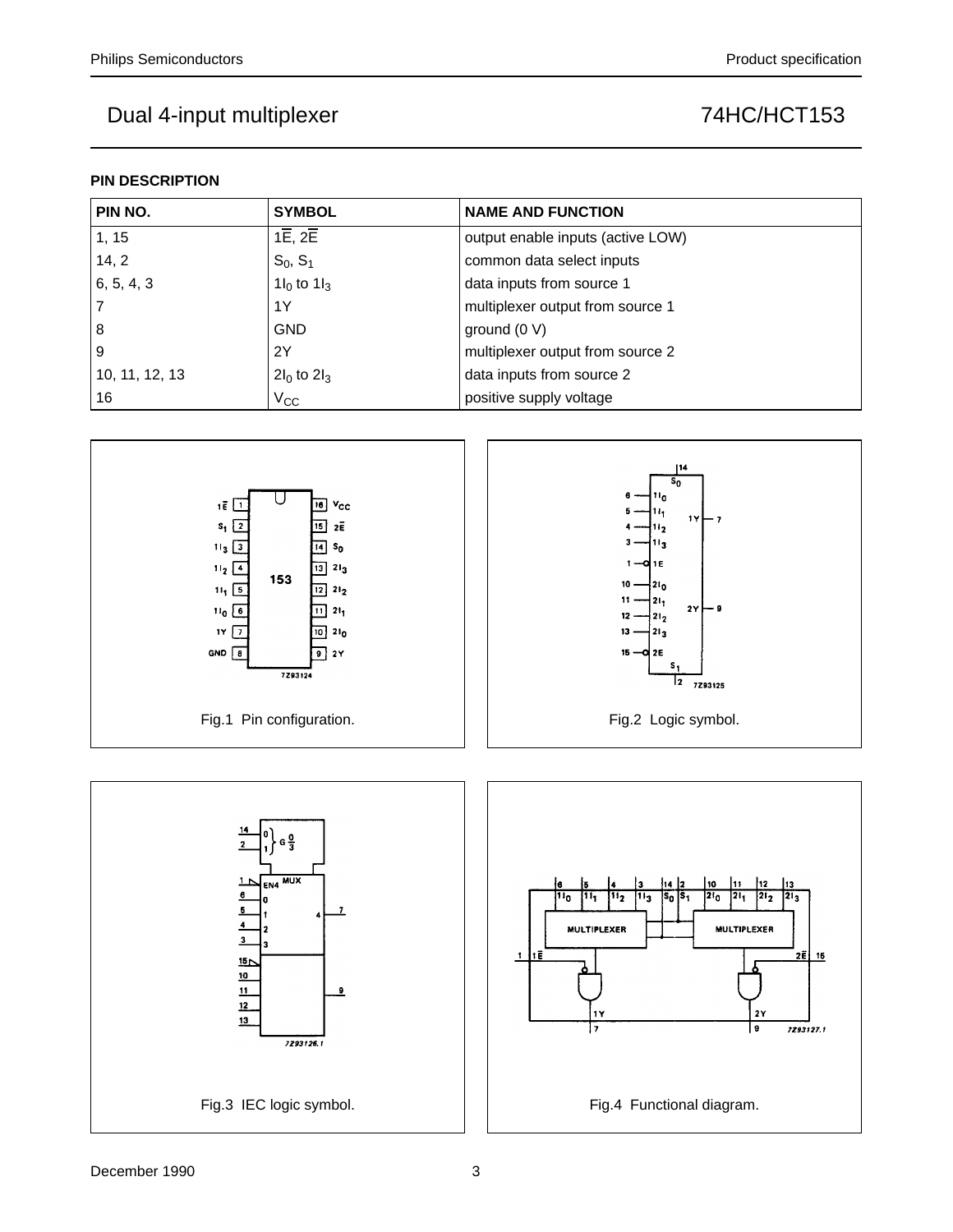| <b>SELECT</b><br><b>INPUTS</b> |                |              |                                     | <b>DATA INPUTS</b> | <b>OUTPUT</b><br><b>ENABLE</b> | <b>OUTPUT</b> |   |
|--------------------------------|----------------|--------------|-------------------------------------|--------------------|--------------------------------|---------------|---|
| $S_0$                          | S <sub>1</sub> | $n l_0$      | $nl_3$<br>$nl_1$<br>nl <sub>2</sub> |                    | $n\overline{E}$                | nY            |   |
| X                              | X              | X            | X                                   | X                  | X                              | Η             |   |
|                                |                |              | v<br>⋏                              | $\checkmark$<br>v  | v<br>∧                         |               |   |
|                                |                | н            | X                                   | X                  | Χ                              |               | H |
| н                              |                | $\checkmark$ |                                     | $\checkmark$<br>⌒  | X                              |               |   |
| н                              |                | X            | Н                                   | X                  | X                              |               | н |
|                                | н              | X            | X                                   |                    | X                              |               |   |
|                                | H              | X            | X                                   | н                  | v<br>л                         |               | н |
| н                              | H              |              | $\check{ }$<br>∧                    | $\checkmark$<br>⌒  |                                |               |   |
| п                              | H              |              | $\check{ }$<br>∧                    | $\checkmark$<br>∧  | н                              |               | н |

### **Note**

1.  $H = HIGH$  voltage level

 $L =$  LOW voltage level

 $X =$  don't care

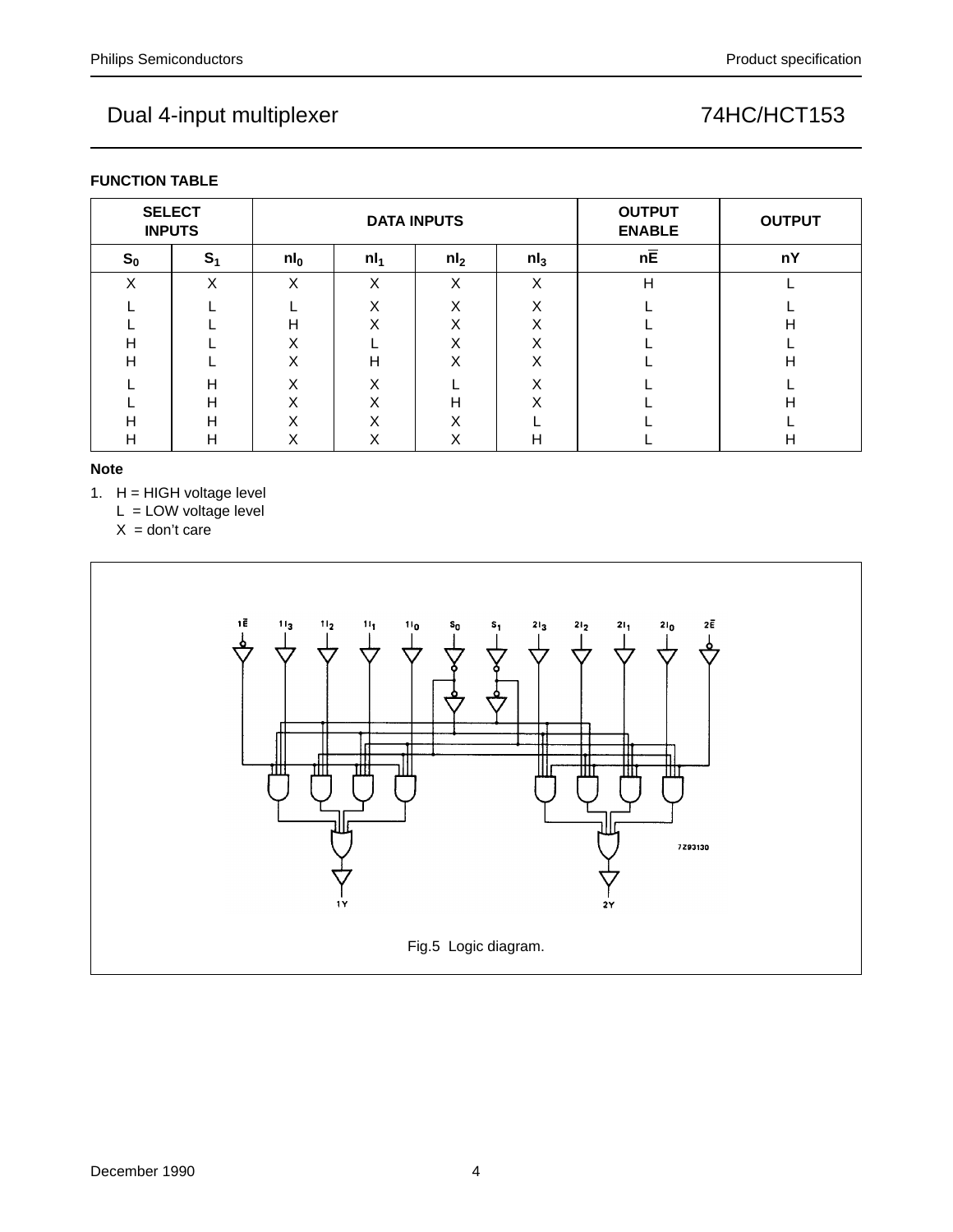### **DC CHARACTERISTICS FOR 74HC**

For the DC characteristics see "74HC/HCT/HCU/HCMOS Logic Family Specifications".

Output capability: standard I<sub>CC</sub> category: MSI

## **AC CHARACTERISTICS FOR 74HC**

GND = 0 V;  $t_r = t_f = 6$  ns;  $C_L = 50$  pF

|                                         | <b>PARAMETER</b>                                   | $T_{amb}$ (°C) |                |                 |              |                 |      |                 | <b>UNIT</b> | <b>TEST CONDITIONS</b> |                  |
|-----------------------------------------|----------------------------------------------------|----------------|----------------|-----------------|--------------|-----------------|------|-----------------|-------------|------------------------|------------------|
| <b>SYMBOL</b>                           |                                                    | 74HC           |                |                 |              |                 |      |                 |             |                        |                  |
|                                         |                                                    | $+25$          |                |                 | $-40$ to +85 |                 |      | $-40$ to+125    |             | $V_{CC}$<br>(V)        | <b>WAVEFORMS</b> |
|                                         |                                                    | min.           | typ.           | max.            | min.         | max.            | min. | max.            |             |                        |                  |
| $tpHL$ $tpLH$                           | propagation delay<br>$1I_n$ to nY;<br>$2I_n$ to nY |                | 47<br>17<br>14 | 145<br>29<br>25 |              | 180<br>36<br>31 |      | 220<br>44<br>38 | ns          | 2.0<br>4.5<br>6.0      | Fig.6            |
| $t_{\rm PHL}$ / $t_{\rm PLH}$           | propagation delay<br>$S_n$ to nY                   |                | 50<br>18<br>14 | 150<br>30<br>26 |              | 190<br>38<br>33 |      | 225<br>45<br>38 | ns          | 2.0<br>4.5<br>6.0      | Fig.7            |
| $t_{\rm PHL}$ / $t_{\rm PLH}$           | propagation delay<br>nE to nY                      |                | 33<br>12<br>10 | 100<br>20<br>17 |              | 125<br>25<br>21 |      | 150<br>30<br>26 | ns          | 2.0<br>4.5<br>6.0      | Fig.7            |
| $t$ <sub>THL</sub> / $t$ <sub>TLH</sub> | output transition time                             |                | 19<br>7<br>6   | 75<br>15<br>13  |              | 95<br>19<br>16  |      | 110<br>22<br>19 | ns          | 2.0<br>4.5<br>6.0      | Figs 6 and 7     |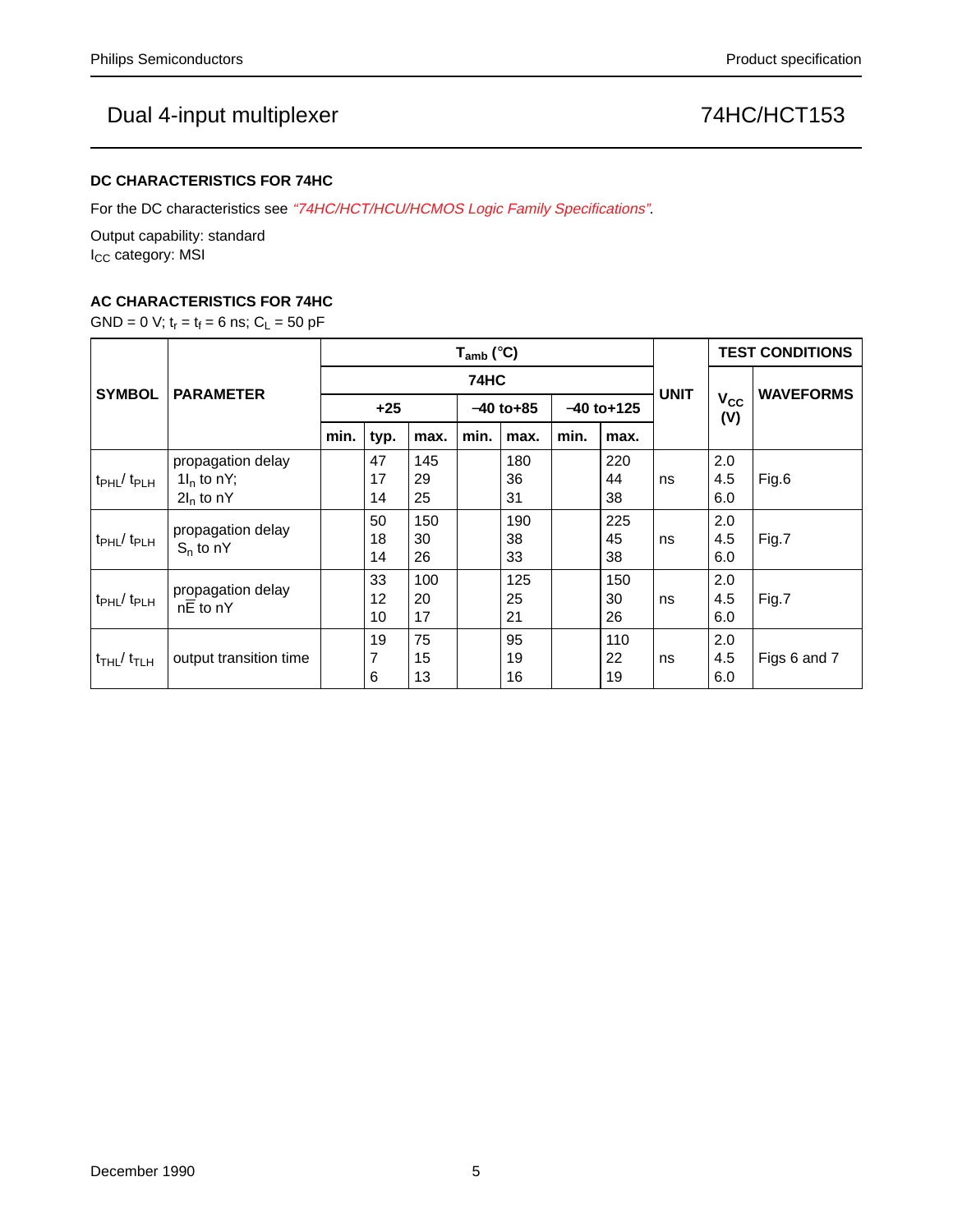### **DC CHARACTERISTICS FOR 74HCT**

For the DC characteristics see "74HC/HCT/HCU/HCMOS Logic Family Specifications".

Output capability: standard I<sub>CC</sub> category: MSI

### **Note to HCT types**

The value of additional quiescent supply current ( $\Delta I_{CC}$ ) for a unit load of 1 is given in the family specifications. To determine ∆I<sub>CC</sub> per input, multiply this value by the unit load coefficient shown in the table below.

| <b>INPUT</b>                                       | <b>UNIT LOAD COEFFICIENT</b> |  |  |  |  |  |  |
|----------------------------------------------------|------------------------------|--|--|--|--|--|--|
| $\left  \frac{1I_n}{nE} \right $ . 2l <sub>n</sub> | 0.45                         |  |  |  |  |  |  |
|                                                    | 0.60                         |  |  |  |  |  |  |
| $^{\prime}$ S <sub>n</sub>                         | 1.35                         |  |  |  |  |  |  |

## **AC CHARACTERISTICS FOR 74HCT**

 $GND = 0$  V;  $t_r = t_f = 6$  ns;  $C_L = 50$  pF

|                                           | <b>PARAMETER</b>                                   | $T_{amb}$ (°C) |                |      |      |                              |      |      |             | <b>TEST CONDITIONS</b> |                  |
|-------------------------------------------|----------------------------------------------------|----------------|----------------|------|------|------------------------------|------|------|-------------|------------------------|------------------|
| <b>SYMBOL</b>                             |                                                    | 74HCT          |                |      |      |                              |      |      |             | <b>V<sub>cc</sub></b>  | <b>WAVEFORMS</b> |
|                                           |                                                    | $+25$          |                |      |      | $-40$ to+125<br>$-40$ to +85 |      |      | <b>UNIT</b> |                        |                  |
|                                           |                                                    | min.           | typ.           | max. | min. | max.                         | min. | max. |             | (V)                    |                  |
| t <sub>PHL</sub>                          | propagation delay<br>$1I_n$ to nY;<br>$2I_n$ to nY |                | 19             | 34   |      | 43                           |      | 51   | ns          | 4.5                    | Fig.6            |
| t <sub>PLH</sub>                          | propagation delay<br>$1I_n$ to nY;<br>$2I_n$ to nY |                | 13             | 24   |      | 30                           |      | 36   | ns          | 4.5                    | Fig.6            |
| $t$ PHL $/$ $t$ PLH                       | propagation delay<br>$S_n$ to nY                   |                | 20             | 34   |      | 43                           |      | 51   | ns          | 4.5                    | Fig.7            |
| t <sub>PHL</sub> / t <sub>PLH</sub>       | propagation delay<br>nE to nY                      |                | 14             | 27   |      | 34                           |      | 41   | ns          | 4.5                    | Fig.7            |
| $t$ <sub>THL</sub> $/$ $t$ <sub>TLH</sub> | output transition time                             |                | $\overline{7}$ | 15   |      | 19                           |      | 22   | ns          | 4.5                    | Figs 6 and 7     |